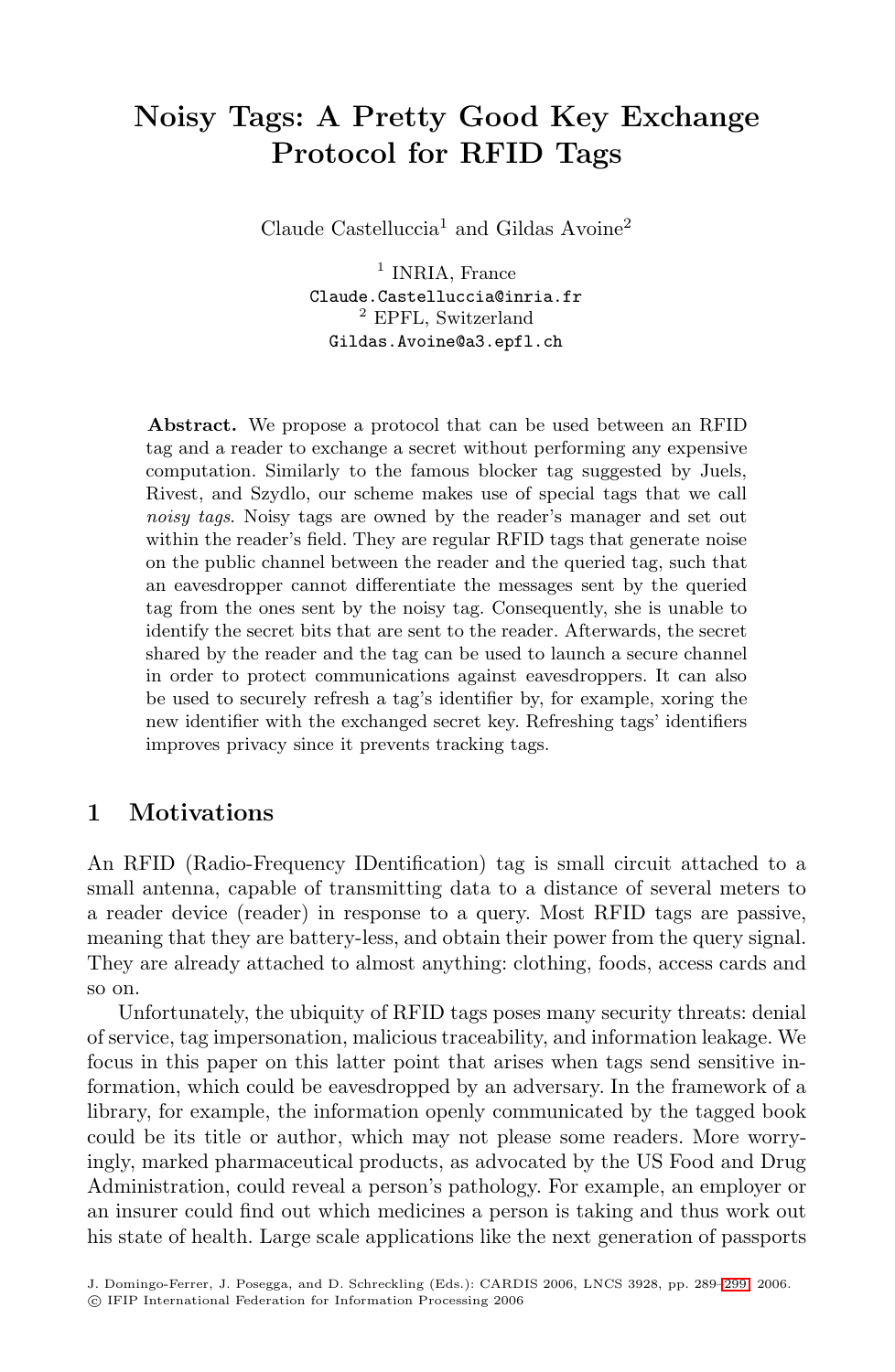#### 290 C. Castelluccia and G. Avoine

are also subject to such an issue. The e-passports [8] will be equipped with an RFID chip that will store some kind of biometric information about the bearer (fingerprint and digital pictur[e\).](#page-7-0)

Avoiding eavesdropping can be done by establishing a secure channel between the tag and the reader. This requires the establishment of a session secret key, which is not always an easy task considering the very limited devices' capacities. This difficulty is reinforced by the fact that tags and reader do not share a master key in most of the [ap](#page-1-0)plications. In the future, impleme[ntin](#page-2-0)g a key establishment protocol may become a mandator[y f](#page-6-0)eature. For example Californian Bill 682 requires such a te[ch](#page-8-0)nical measure to be implemented in ID-cards deployed in California. Furthermore, as explained in Section 4.2 for the library application, a secret key can be used to improve privacy and prevent tracking by securely refreshing a tag identifier.

<span id="page-1-0"></span>This paper describes a novel way of establishing a key through a public channel between an RFID tag and a reader. The paper is structured as follows: Section 1 motivates our work. Section 2 presents the related work. Section 3 describes our 3 proposed key-exchange protocols. Section 4 presents some possible applications of our schemes. Section 5 discusses the relevance of our proposals and their security.

# **2 Related Work**

The problem of secure pairing of wireless devices has been tackled by several researchers. The proposed solutions can be classified into the following categories:

Public-Key Cryptography Based Solutions: These solutions rely on public-key based key exchange protocols such as Diffie-Hellman or RSA [5, 6, 7]. In Diffie-Hellman based schemes, devices exchange their Diffie-Hellman components and derive a key from them. In RSA-based schemes, one of the devices selects a secret key and encrypts it under the other device's public key. The main problem of these solutions is performance. They require that devices perform CPU-intensive operations such as exponentiation, which are prohibitive for CPU-constrained devices such as RFID tags.

PIN-Based Schem[es:](#page-10-1) In Bluetooth, two wireless devices derive a shared key from a public random value, the addresses of each device and a secret PIN. The PIN is provided to each device by the user via an out-of-band channel, such as a keyboard. While this solution is computationally efficient, it requires that both devices be equipped with some kind of physical user interface. As a result, this solution cannot be used to pair devices lacking physical interfaces, such as RFID tags.

Physical Contact or Imprinting: In [11], Stajano and Anderson propose a solution, called imprinting, based on physical contact. Two devices get paired by linking them together with an electrical contact that transfers the bits of a shared secret. No cryptography is involved, since the secret is transmitted in plaintext. Furthermore, the key validation phase is not necessary since there is no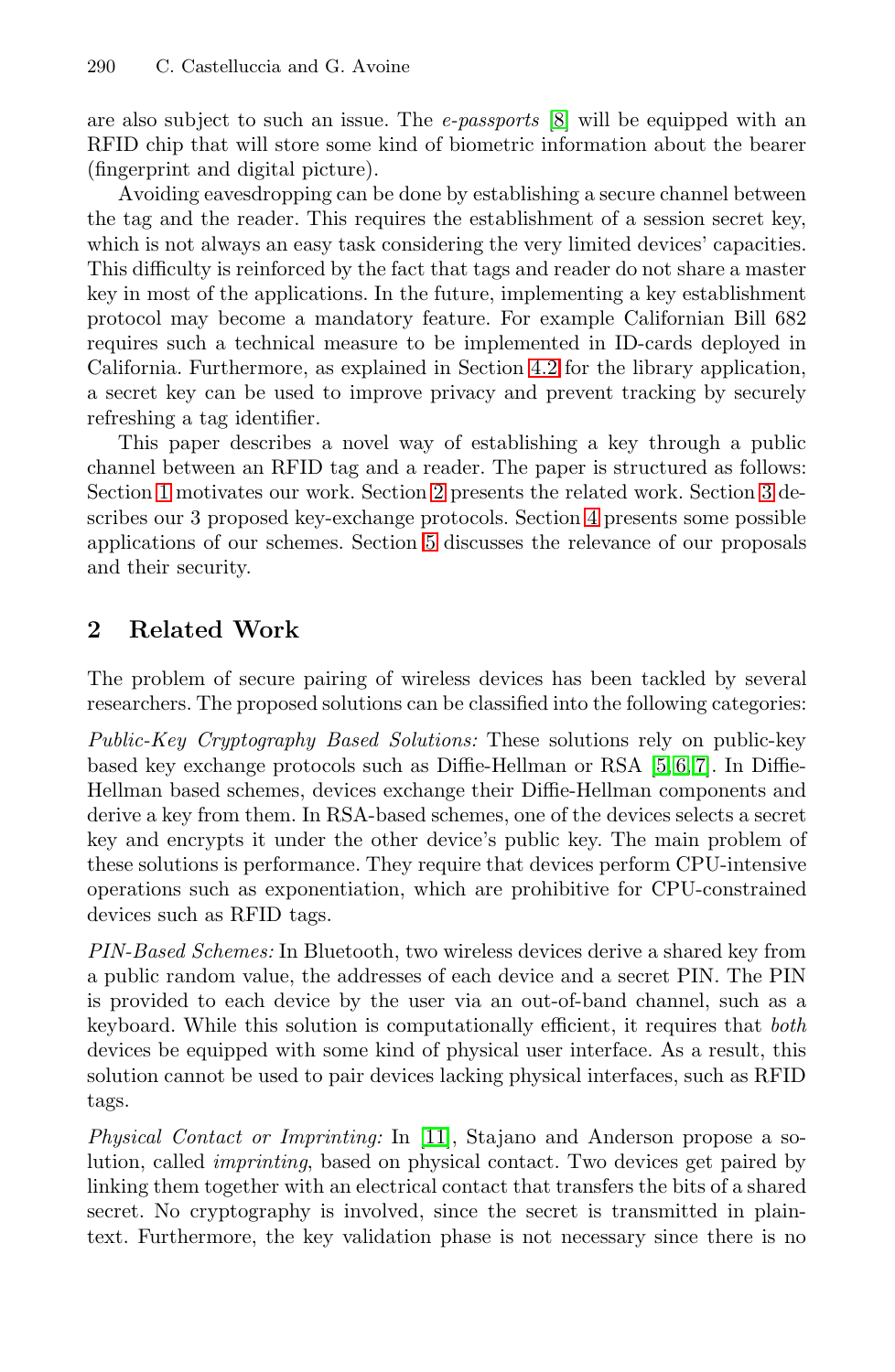ambiguity about the devices that are involved in the binding (i.e., man-in-themiddle attacks are impossible). While this solution is interesting, it requires each device to have some additional ha[rd](#page-10-2)ware to perform the electrical contact.

Physical Protection: The simplest solution is to shield the RFID and the reader by a Faraday cage – a container made of metal mesh or foil impenetrable by radio signals – and have the two devices exchange their secret in cleartext. While very simple, this solution is not p[ra](#page-10-2)ctical for RFID tags that are embedded in larger objects, such as humans, cars, clothing, that can not easily be placed in contai[ne](#page-2-1)rs.

Shake Them  $Up!$ : Another solution is proposed in [3]. This paper presents a new pairing protocol that allows two CPU-constrained wireless devices A and B to establish a shared secret at a very low cost over an anonymous channel. On an anonymous channel, an eavesdropper can actually read the content of the exchanged packets but cannot identify their source. [3] proposes to implement such a channel by bringing the devices close to each other and shaking them during the key exchange  $^1$ . With the proposed protocol, A can send the secret bit 1 to B by broadcasting an (empty) packet with the source field set to A. Similarly,  $A$  can send the secret bit 0 to  $B$  by broadcasting an (empty) packet with the source field set to  $B$ . Only  $B$  can identify the real source of the packet (since it did not send it, the source is  $A$ ), and can recover the secret bit (1 if the source is set to A or 0 otherwise). An eavesdropper cannot retrieve the secret bit since it cannot figure out whether the packet was actually sent by A or B. By randomly generating n such packets A and B can agree on an n-bit secret key.

<span id="page-2-0"></span>This solution is interesting but requires to shake the tag and the reader, which is not always practical. Also, the security is based on the assumption that it is difficult to identify the packets sent by the two parties. This assumption does not hold in an RFID environme[nt](#page-10-3) because distinguishing packets sent by a reader from packets sent by a tag is straightforward.

# **3 Noisy Tag Protocol (NTP)**

## **[3.1](#page-10-3) Background**

<span id="page-2-1"></span>Our protocol is inspired by the tag blocker proposal [9] and a key-exchange scheme developed by some unknown researcher at Bell Telephone Labs during World War II.

The idea of using special device in RFID environment was already proposed by [9] and [12]. [12] proposes to use a special device to simulate RFID tags as a way of spoofing such systems into believing that stolen items are still present in a retail environment. [9] defines the concept of blocker tags that simulate the set of

<sup>1</sup> This is to guarantee that an eavesdropper cannot identify the packets sent by A from those sent by B using data from the RSSI (Received Signal Strength Indicator) registers available in commercial wireless cards.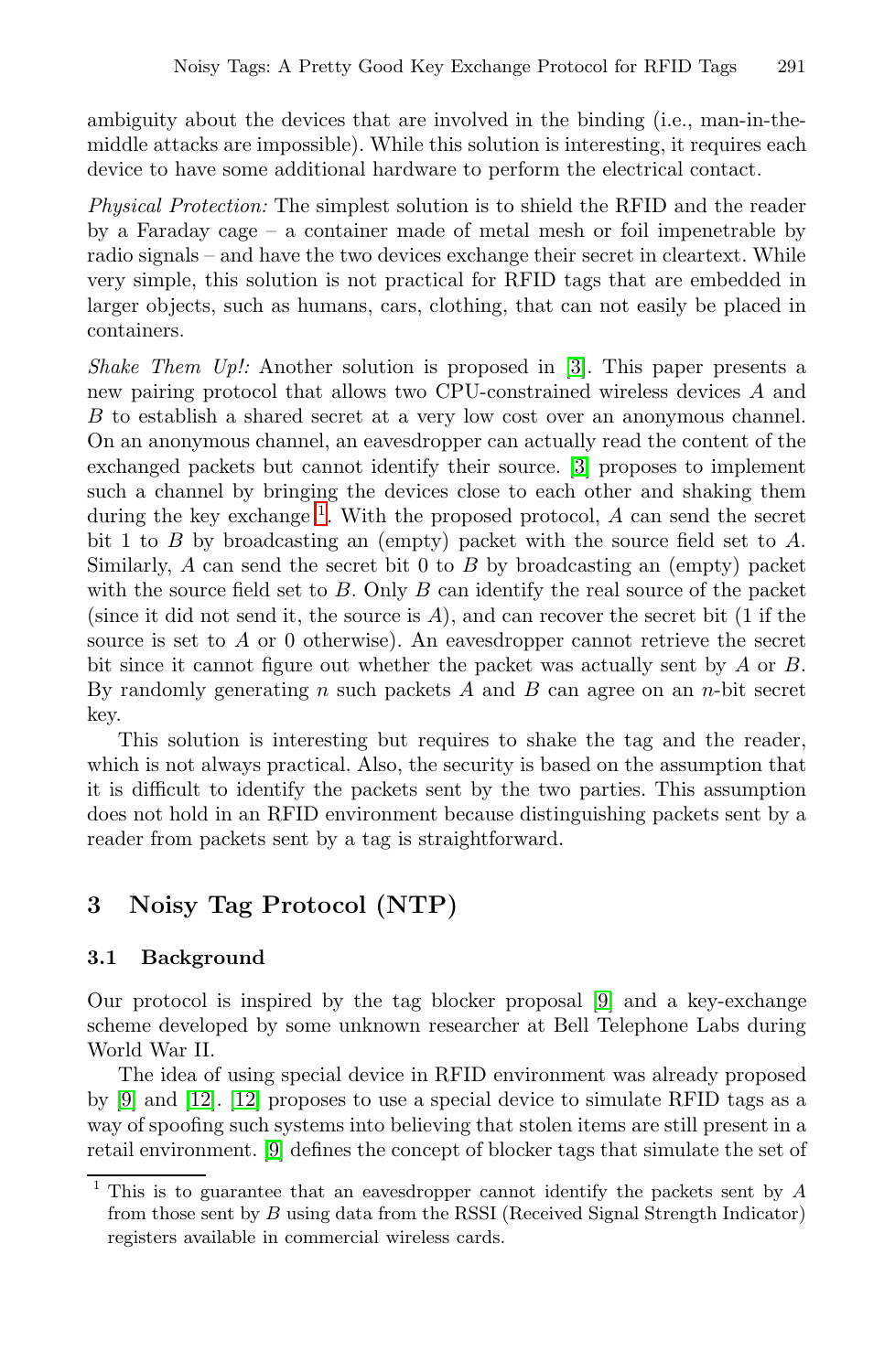all possible tag identifiers for privacy protection i.e., to prevent a malicious user to trace some tags. Our application is quite different: we use a special RFID tag – the noisy tag – to establish secret key on-the-fly between a reader and RFID tags. While the blocker tag is owned and borne by the consumer, the noisy tag is owned by the system.

The crux of the key-exchange scheme proposed by the Bell Telephone Labs is that a receiver can effectively drown out any signal by injecting noise onto a communication channel. An eavesdropper would only hear the noise, but the receiver could subtract the noise and recover the signal.

This idea can easily be extended to establish a key between two parties A and B over a public channel as follows: B starts by generating a sequence of random bits, noise  $N(i)$ , on the channel. Simultaneously A sends the secret key bits  $k(i)$ over the channel. An eavesdropper will see the sequence of bits  $s(i) = k(i) + N(i)$ and won't be able to recover the secret bits  $k(i)$  while B can subtract the noise  $N(i)$  and recover  $k(i)$ . A and B did then exchange a secret key.

We propose to apply this idea to allow an RFID tag to exchange a secret key with a reader without performing any expensive computation. For that, a noisy tag must be installed in the reader's field. A noisy tag is a regular RFID tag that shares a secret key  $K$  with the reader (this key can be pre-configured). It is used to generate the noise bits  $N(i)$  as defined previously. The noise bits are generated from a pseudo-random function, the secret shared with the reader and some public nonce. As a result, they can be reconstructed (and subtracted) by the reader. However they look random to an adversary.

To illustrate this approach, we supply three examples of RFID key-exchange protocols based on noisy tags. In the rest of this paper, R denotes the reader, T the tag and NT the noisy tag. We also assume that T wants to exchange a n-bit long secret, s, with R.

# **3.2 Bit-Based Protocol, Version 1**

This protocol assumes that collisions are allowed and therefore several tags can reply simultaneously to a reader. When several tags replies simultaneously, it is assumed that the amplitude (i.e. voltage) of the different bits get added. Assuming this property, a tag  $T$  can send a sequence of secret bits b to the reader  $R$ using the protocol described in this section. This protocol is composed of two phases:

# Exchange Phase:

- $(1)$  R broadcasts a random nonce N.
- (2) Both NT and T reply simultaneously with one bit (one bit per time slot) until the reader halts the protocol. The *i*th bit sent by  $NT$  is the *i*th bit of  $h(K, N)$ , where  $h(.)$  is a pseudo-random function such as a hash function. The *i*th bit sent by T is random.
- (3) Since the reader can predict the sequence of bits sent by the noisy tag, it can easily filtered them out, and recover the bits sent by  $T$ .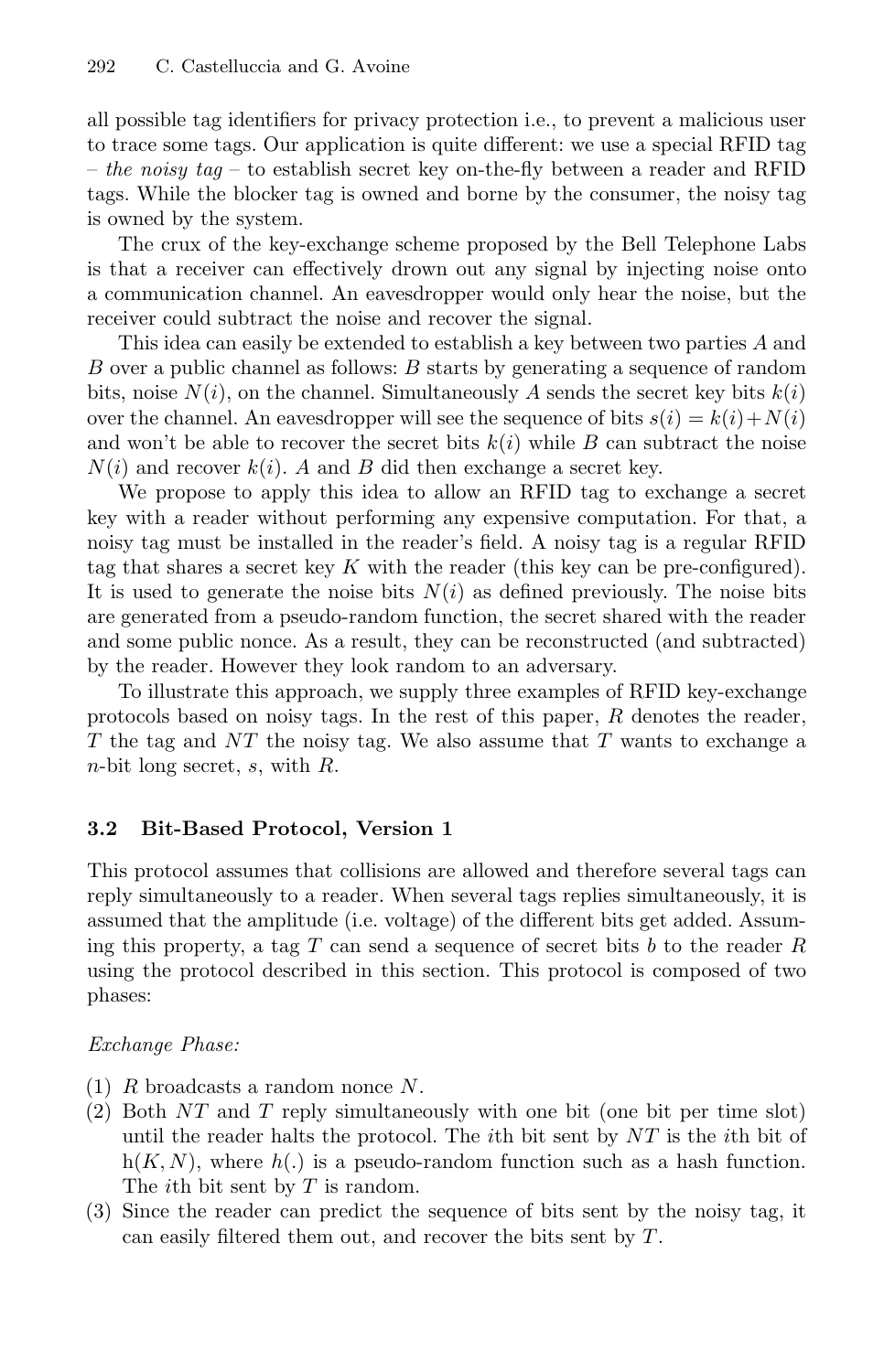If, for example, T sends the bit 1, implemented by a pulse of  $x$ mV, and  $NT$ the bit 0, implemented by a pulse of  $0mV$ , R will receive the bit 1. Since it can compute that the bit sent by  $NT$  was 0, it can retrieve the bit sent by  $T$ , i.e. 1. Note however that this protocol does not work if both T and NT reply with the same bit. In fact, if both  $T$  and  $NT$  send simultaneously the bit 1, a pulse of 2.xmV will be generated on the channel. In that case, an adversary knows that both T and NT sent the bit 1. Similarly if both T and NT send the bit 0, a pulse of  $0mV$  will be generated on the channel and the adversary knows that both  $T$  and  $NT$  sent the bit 0. This is what we refer to as the "samebit" problem. When  $T$  and  $NT$  send the same bit in a given time slot, this bit should not be used to generate the secret key. Hence, the reader halts the exchange phase when at least  $n$  time slots contain different bits. On average, the reader halts the protocol after  $2n$  time slots. The reconciliation phase consists for the reader to inform the tag which bits should be used to generate the secret key.

#### Reconciliation Phase:

(4) R sends to T the relevant time slots' numbers. T uses this information to recover the secret bits that should be used to compute the shared secret.

The security relies on the fact that an adversary is not able to separate  $T$ 's signal from NT's signal. This implies that T and NT are close enough otherwise an adversary may be able to determine which bit comes from  $T$  and which one comes from NT using specific material, e.g., directed antennas. This also implies that T and NT use the same standard, i.e. frequency and transmission power. Because one may think that an adversary would be able to separate a few bits, it may be preferable to generate a secret longer than the expected secret key, and then hash it.

#### **3.3 Bit-Based Protocol, Version 2**

In the previous protocol,  $T$  and  $NT$  must reply simultaneously and their bits get added. This requires that the tag T and the noisy tag  $NT$  be perfectly synchronized. This might not always be practical or even possible. In this section, we present a solution that removes this assumption. Like in the previous version, this protocol assumes that collisions are allowed.

## Exchange Phase:

The exchange phase contains several rounds. Each round is composed of 2 consecutive time slots:  $slot_0$  and  $slot_1$ . In a given round, T sends the bit 1 by setting slot<sub>1</sub> to 1. It sends the bit 0 by setting slot<sub>0</sub> to 1.

The protocol operates as follows:

- $(1)$  R broadcasts a random nonce N.
- (2)  $NT$  computes a sequence of pseudo-random bits, c, from the nonce N, the secret K it shares with R and a pseudo-random function  $h(.)$ , i.e.  $c = h(K,N)$ .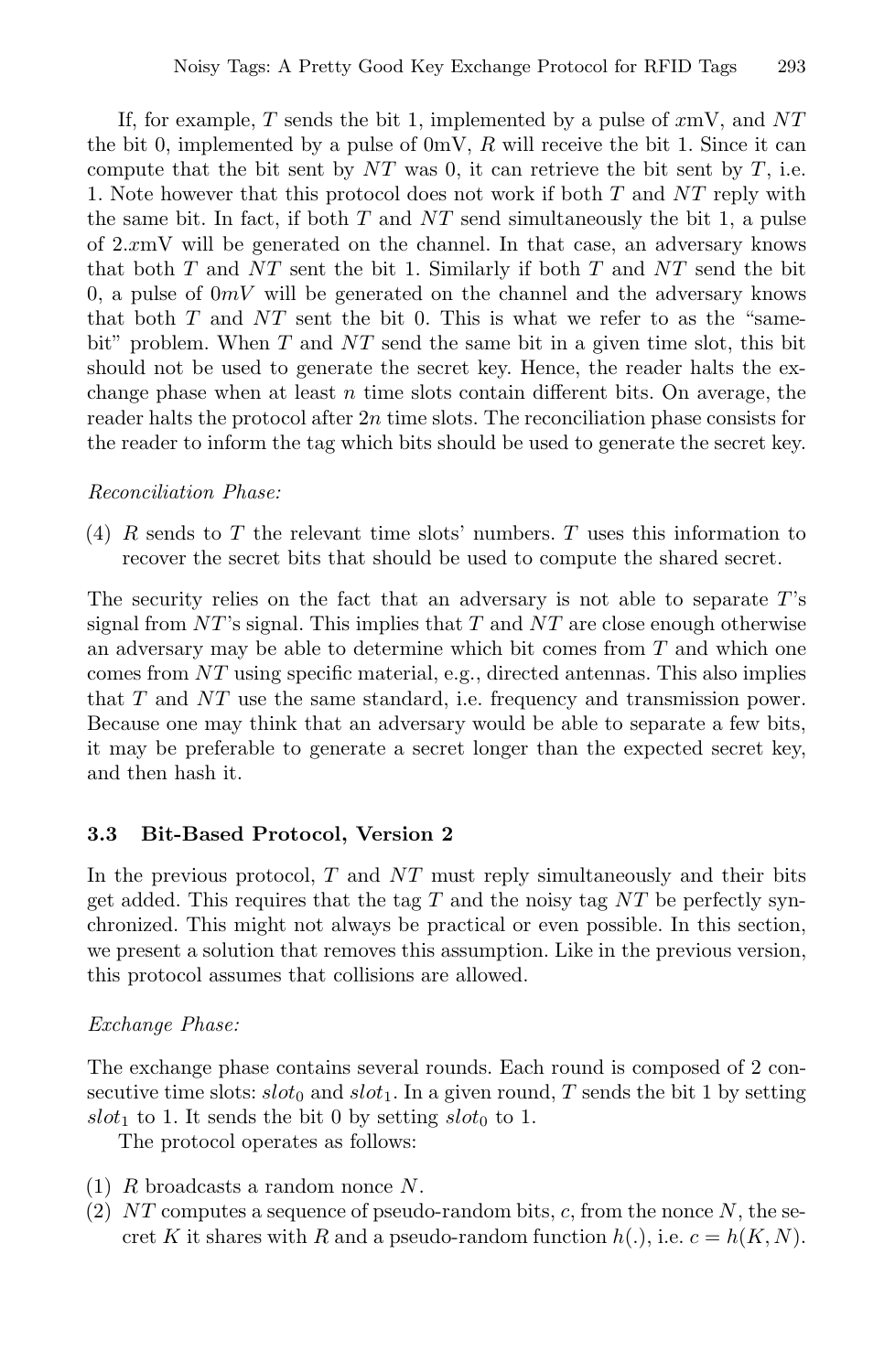(3) At round i, T picks a random bit  $b_i$  and sets the slot number  $b_i$  to 1. Similarly  $NT$  sets the slot number  $c_i$  to 1. When R receives the 2 slots, it can identify the slot set by the  $NT$  and retrieve the secret bit send by  $T$ .

Note however that this protocol suffers also from the "same-bit" problem: if T and NT select the same slot, the secret bit can be retrieved by an adversary. In fact, if both  $T$  and  $NT$  select the slot 1 (resp. 0), an eavesdropper can conclude that the secret bit sent by  $T$  was 1 (resp. 0). As a result, such rounds must be ignored and the reader halts the exchange phase when at least  $n$  rounds have both slots set to 1. On average, the reader halts the protocol after  $2n$  time slots. The reconciliation phase consists for the reader to inform the tag which bits should be used to generate the secret key.

## Reconciliation Phase:

(4) R sends to T the relevant round numbers. T uses this information to identify the secret bits to be used in the shared secret.

## **3.4 Code-Based Protocol**

The two previous protocols suffer from the "same-bit" problem. As a result, on average,  $2 \times n$  rounds are required to agree on a *n*-bit long key, *s*.

A solution to this problem consists of having the tag and noisy tag send codes (as in the CDMA protocol) instead of individual bits. If the code is large enough (we use n-bit long codes), the probability of code collision is very small and the number of rounds can be reduced to n. As we will see it later in this section, using codes instead of bits has several other important benefits.

As in the previous schemes, we assume that the reader shares a secret key, K, with the noisy tag. This key is used by the noisy tag together with a pseudorandom function to generate its codes.

The code-based protocol is composed of n rounds. Round i is described as follows:

- $-$  **step1:** The reader broadcasts a random nonce,  $N_i$ .
- $-$  **step2.1:** The noisy tag, NT, replies with a noisy code, ncode<sub>i</sub>, which is generated from a pseudo-random function, the nonce  $N_i$  and the secret key,  $K$ . For example,  $ncode_i = h(K||N_i)$ . This code looks random to an eavesdropper, but can easily be recomputed by the reader.
- $-$  **step2.2:** The tag replies with a *random* code,  $code_i$ . Note that the order of step2.1 and step2.2 must be random at each round otherwise an eavesdropper could easily identify the code coming from the noisy tag from the code coming from the tag. This could be implemented as in the CSMA (Carrier Sense Multiple Access) protocol: upon reception of  $N_i$ , the tag and the noisy tag set a timer with a random value  $\in [0; t]$ , where t is the duration of a round. The tag whose timer expires first, sends its reply first.
- $-$  **step3:** Upon reception of *ncode<sub>i</sub>* and *code<sub>i</sub>*, the reader filters out *ncode<sub>i</sub>* (by computing  $h(K||N_i)$  and retrieve the code sent by the tag code;. For an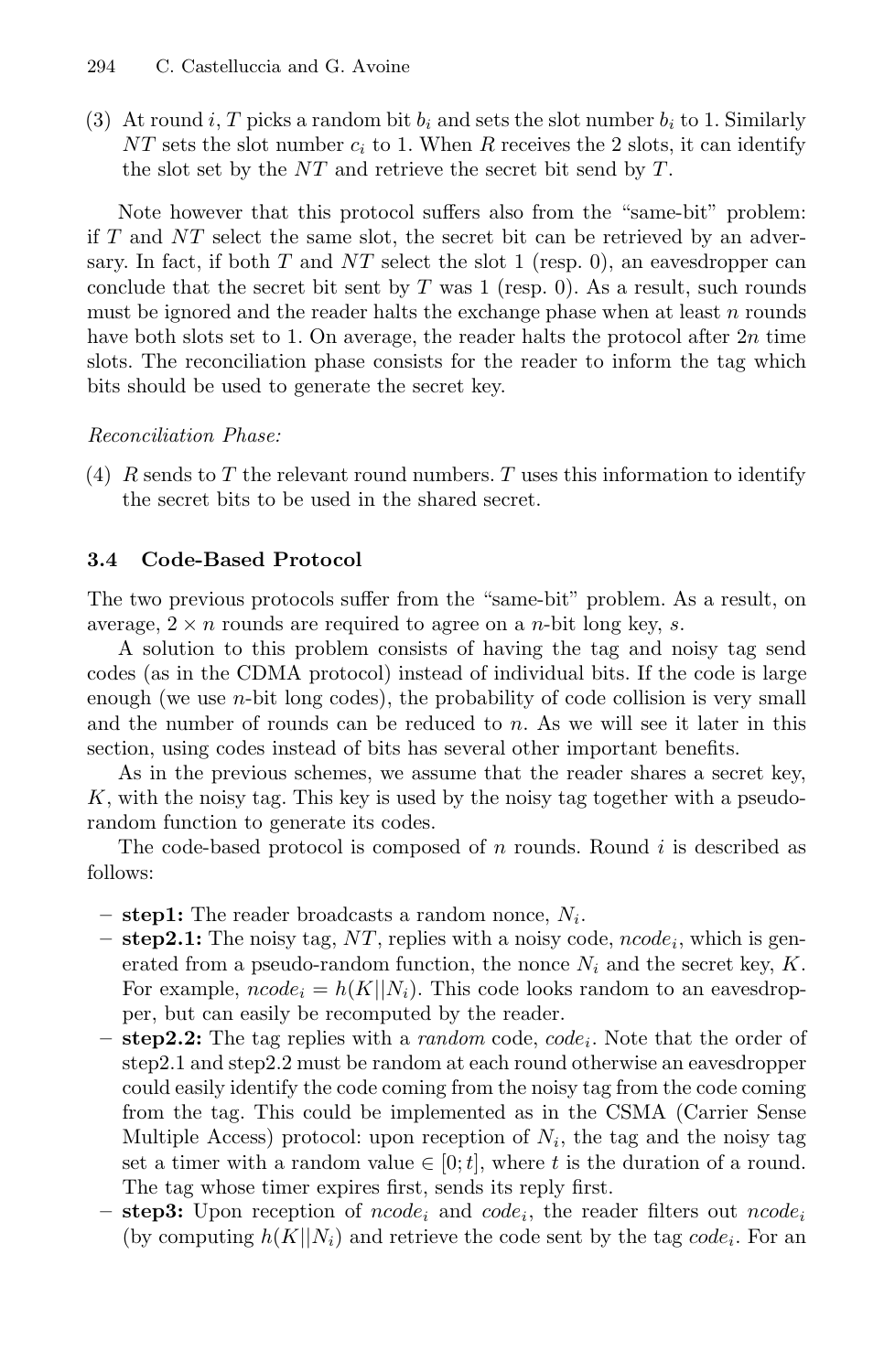eavesdropper, both  $code_i$  and  $node_i$  look random and she, therefore, cannot retrieve the code sent by the tag.

At the end of the n rounds, the reader and the tag share  $n$  codes. They can then generate a secret key, s, as follows:  $s = code_1 \oplus code_2 \oplus \cdots code_n$ .

This protocol has several benefits compared to the previous scheme:

- 1. It prevents the "same bit" problem, since the probability of the tag and the noisy tag selecting the same code is very small, and therefore reduces the number of rounds to n.
- 2. The tag and the noisy tag can potentially send several codes per rounds (unlike the previous solution which requires the tag and noisy tag to send one bit per slot). This makes the adversary's analysis more difficult.
- 3. The noisy tag functionality can be distributed over several tags, i.e. several noisy tags can be used. In this case, the reader shares a different secret key,  $K_i$ , with each of the noisy tag. When the reader broadcasts a random nonce  $N$ , all the noisy tags (or a random subset of the noisy tags- this is only possible because the reader can identify the participating noisy tags from the ncodes) compute their corresponding ncodes,  $ncode_i = h(K_i, N)$ , and send them back to the reader. As in the basic scheme, the tag replies with a random code. The reader can then filter out the codes sent by the noisy tags and recover the one sent by the legitimate tag. Using several noisy tags increases the noisy codes diversity (power, frequency,...). It is therefore more difficult for the adversary to identify the *codes* from the *ncodes* using, for example, power or energy measures. Also, as described in the following section, using several noisy tags, can reduce the number of necessary rounds for the same level of security.

Since the adversary does not know the secret key,  $K$ , shared by the noisy tag and the reader, she cannot differentiate the codes sent by the tag from the codes sent by the noisy tag. As a result, at each round, the probability of selecting the correct code is  $\frac{1}{2}$ . After *n* rounds, the probability for the adversary of selecting the *n* correct codes, and therefore computing the secret key k, is  $\frac{1}{2^n}$ . Therefore 80 rounds are required in order to obtain a level of security of 2<sup>80</sup>.

If several noisy tags are used, the probability of selecting the correct code, at each round, becomes  $\frac{1}{Q+1}$ , where Q is the number of noisy tags replying per round. After *n* rounds, the probability for the adversary of computing the secret key k, is then  $\frac{1}{2^{n.\log_2(Q+1)}}$ . Therefore if  $Q = 15$ , only 20 rounds are needed to obtain a level of security of  $2^{80}$ .

# <span id="page-6-0"></span>**4 Applications**

### **4.1 E-Passports**

NTP can be used in many applications to establish a secret channel between a reader and an RFID tag. The key is established opportunistically, i.e., it does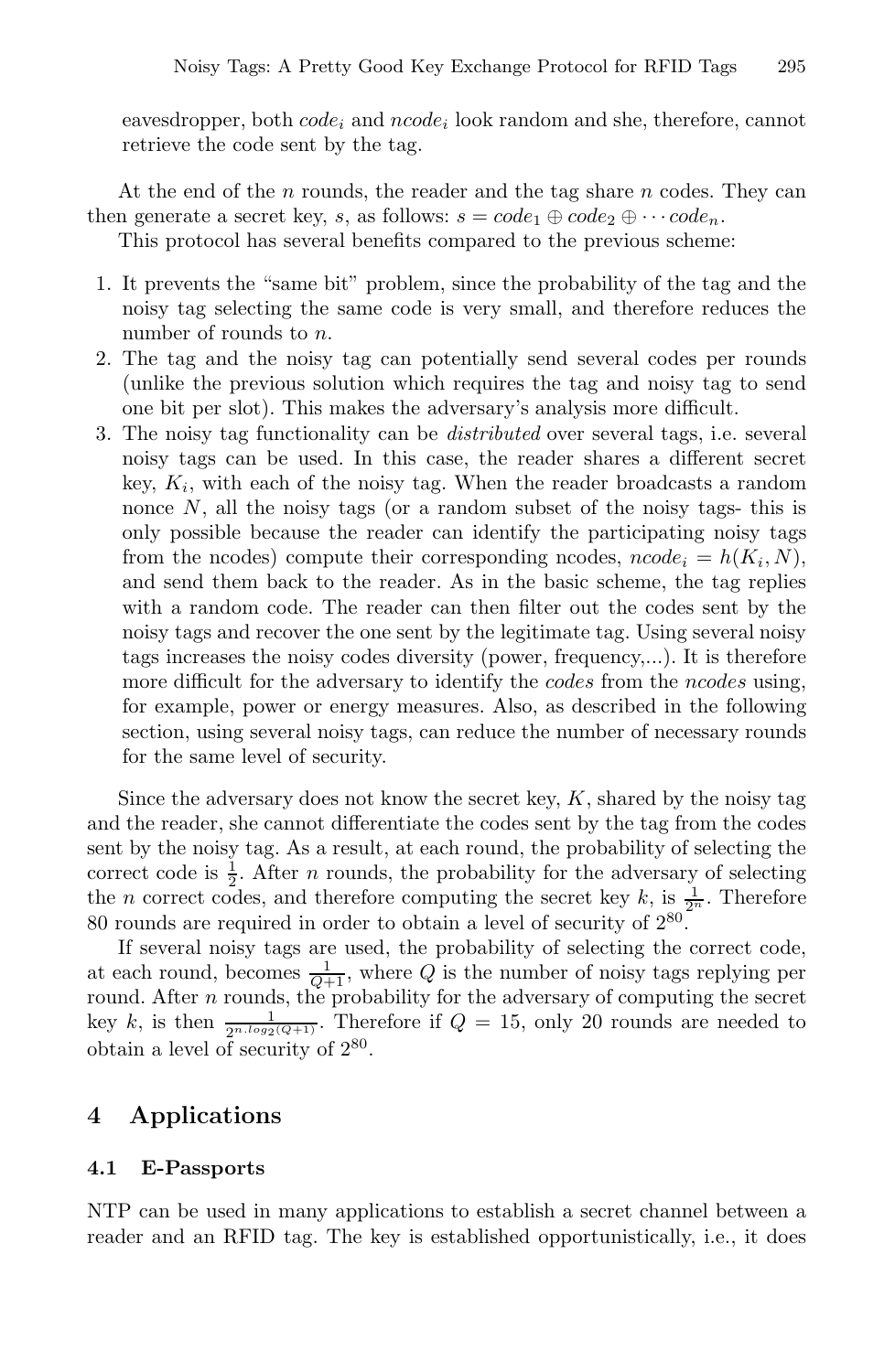#### 296 C. Castelluccia and G. Avoine

not authenticate the end-points of the secure channel. This authentication has to be provided by another mean.

For example, NTP can be used to establish a key between an e-passport and a reader. The next-generation passport, called e-passport, will contain an RFID chip, capable of storing and transmitting over the air biometric data together with standard information such as the name, date of birth, nationality of the bearer. This technology creates many security and privacy problems [8]. If no encryption and access control mechanisms are provided, it becomes trivial for anyone to skim e-passports and retrieve their information. In order to mitigate this problem, it is expected that the covers of the e-passports will contain RF blocking material. As a result, once closed it becomes impossible to skim an e-passport. A user can then authorize the reading of his e-passport (for example at a custom) by physically opening it. This simple solution improves the security considerably but does not prevent an eavesdropper from snooping on a legitimate reading. Encryption, and therefore a key-exchange protocol, is required to solve this problem. One proposed solution takes advantage of the fact that passports carry optically readable information. The idea is then to have the reader scan the e-passport and use the scanned information to generate an encryption key. This solution has at least two limitations. Firstly, it requires optical contact, which somehow alleviates the benefits of using RFID. Secondly, since the optically readable information is constant, the same key will be used by all readers. Consequently, it can leak.

<span id="page-7-0"></span>NTP can be used to establish a temporary and fresh key between an epassport and its reader as follows: the user opens its e-passport in front of the legitimate reader. The NTP is then executed between the reader and the epassport to exchange a key. We assume that the reader has deployed one or several noisy tags. The e-passport can then send its encryption data to the reader.

The use of NTP is not limited to e-passports. It can be used in any applications where the link between a tag and reader need to be secret.

## **4.2 Libraries**

In the e-passport application, the threat was the leakage of sensitive information on the backward channel, i.e., the channel from tags to readers. The problem is eve[n w](#page-10-4)orse when considering the forward channel, i.e., the channel from readers to tags, because the data sent can be eavesdropped at a much longer distance, e.g., one hundred meters.

In the famous paper [10], Molnar and Wagner suggested a protocol that mitigates the privacy problem in libraries. Their protocol roughly consists in refreshing the book's random identifier each time it is borrowed. Although the adversary can still track the book borrowed by Mister X, she cannot determine that this book is the same than the one previously borrowed by Mister Y.

More precisely, in  $[10]$ , on each check-out the reader reads the data  $D$  contained in the tag (e.g., title, author, etc.), picks a random identifier  $N$ , stores the pair  $(N, D)$  in the system's database, erases  $D$  from the tag, and finally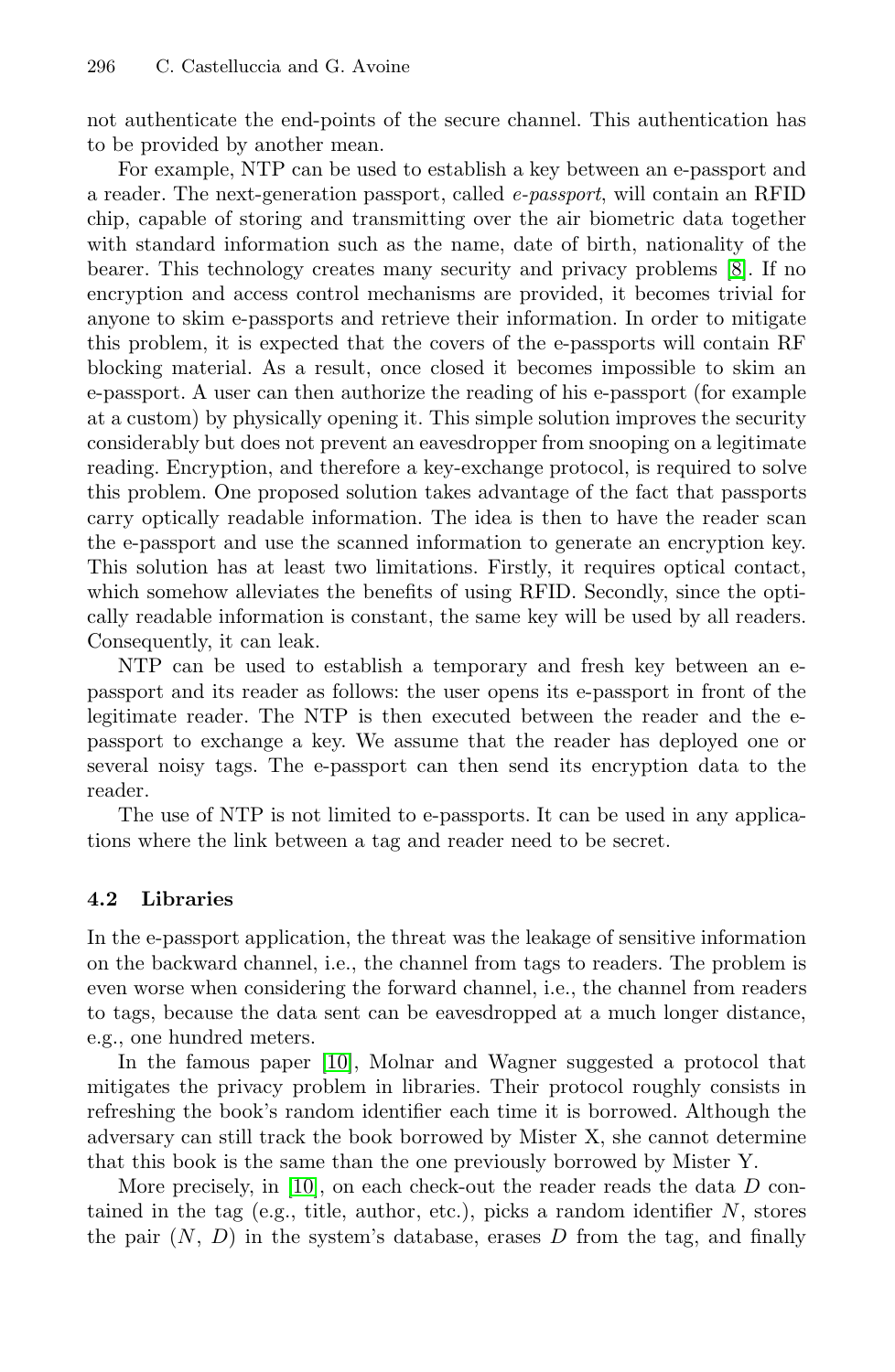writes  $N$  in the tag. On check-in, the reader obtains the identifier  $N$  from the tag, looks for  $(N, D)$  in the system's database, erases N from the tag, and writes D instead.

Howeve[r,](#page-10-5) [eav](#page-10-4)esdropping the forward channel smashes the purpose of the protocol. Consequently, reducing the risk of malicious traceability by avoiding the adversary to eavesdrop the forward [c](#page-10-6)[han](#page-10-7)nel is important. This can be done by using a secure channel, which requires a key agreement protocol. Note that preventing passive attacks does not required authentication. Ensuring both authentication and privacy using only symmetric cryptography is actually a hard problem in practice because this involves in large scale applications a heavy key management, as explained in [1, 10].

<span id="page-8-0"></span>When dealing with very low-cost tags, using a hash function or a symmetric cipher is still unrealistic today, even if a few lightweight implementations of symmetric cryptographic functions have been proposed [4, 13]. However, NTP is suited to such tags because NTP can be used to refresh the identifier of the tagged book without involving symmetric cryptographic functions on the tag's side (a symmetric cryptographic function must be implemented in the noisy tags but not in the books' tags). Indeed, since the identifier of the tag is random, reader and tag can agree on a common identifier instead of a secret key used to secure the channel. Thus, no symmetric cipher is required because we no longer use a secure channel, and moreover the privacy amplification phase, which requires a hash function, is not mandatory. Note that this is possible because the identifier is random, but NTP cannot be used to exchange a chosen information without establishing a secure channel, since reader and tag does not know, a priori, which bits will be withdrawn during the information reconciliation phase.

# **5 Discussion and Security Analysis**

## **5.1 NTP Purpose**

The primal purpose of this work is to provide a key agreement protocol between a reader and a tag that is resistant in presence of passive adversaries. NTP focuses only on passive adversaries because it does not ensure authentication. Clearly, dealing with passive adversaries instead of active ones is sometimes irrelevant. However, NTP is relevant in many environments, as explained below.

Active attacks require the adversary being able to stay close to the tag or reader in order to carry out her attack. Certain environments do not allow an adversary to be close enough to the tag or reader, e.g., in private areas (house, building, etc.). Furthermore, it is much easier to perform a passive attack, in particular on the forward channel, which can be eavesdropped from long distance.

Very low-cost tags are not able to use symmetric cryptography. That is the case for example with the tags used in libraries as described by Molnar and Wagner in [10]. In their protocol (and in most of the protocols used in libraries today – probably all of them), no security features are implemented, neither on the forward channel, nor on the backward channel. In that case, NTP is an interesting security measure, because it can be implemented cheaply.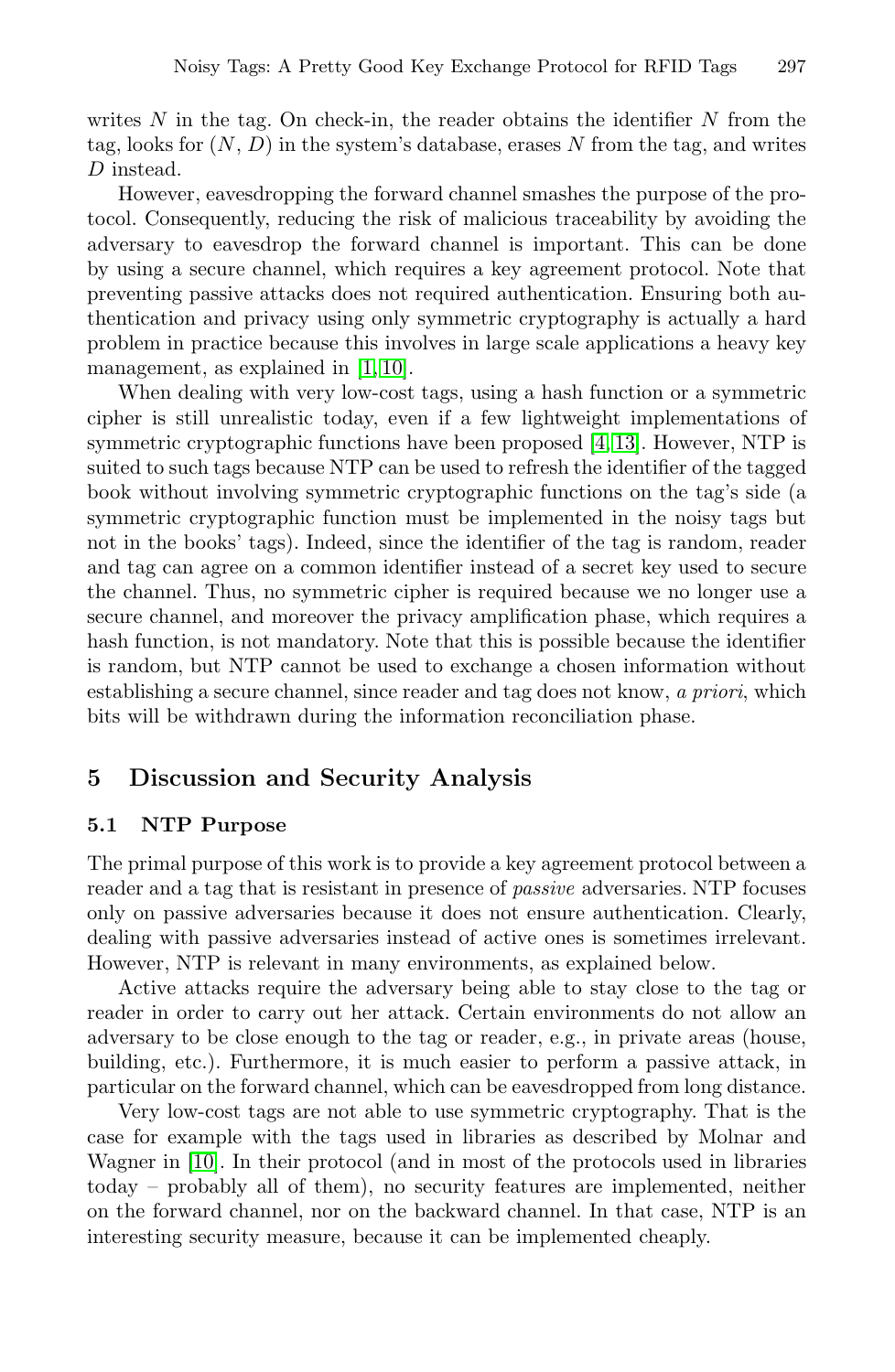#### 298 C. Castelluccia and G. Avoine

In some cases, the authentication that could protect the tag against active adversaries, could be provided through another channel. For example, with the electronic passports, the officer swipes the data page through an optical reader and thus obtains information (name, date of birth, etc.), which can be used to authenticate the radio frequency channel. As explained above, the great interest of the noisy tag is to generate a fresh random session key, while the ICAO (International Civil Aviation Organization) recommends to generate a key directly from static data available on the passport.

## **5.2 NTP Security**

Assu[mi](#page-10-8)ng that (1) the bits sent by the tag are uniformly distributed; (2) the bits sent by the noisy tag are uniformly distributed as well; (3) the adversary is not able to determine (with a probability better than  $1/2$ ) which signal comes from the tag and which one comes from the noisy tag; then NTP is perfectly secure, meaning that the adversary learns nothing about the shared secret key.

Assuming that tags are able to generate random bits is a common assumption in RFID. For example, [2] shows that privacy cannot be ensured if tags do not possess a cryptographically secure pseudo-random number generator. Indeed, such a generator is mandatory in the communication layer to avoid an adversary tracking tags because of the collision-avoidance protocol.

The assumption on the noisy tag's side is stronger. The generated bits should be indistinguishable from random bits, but the reader must be capable of generating itself the sa[me s](#page-10-3)eries. This can be achieved using a pseudo-random function. In practice, a hash function can be used. Note that synchronization is not required between the reader and the noisy tag because bits are generated from the secret key (shared by the reader and the noisy tag) and a nonce broadcast by the reader.

The third assumptions relies on the difficulty for an eavesdropper to differentiate the information sent by the noisy tags from the information sent by the legitimate tag. Note that the popular tag blocker scheme relies on a rather similar assumption. As admitted in [9], it is conceivable that a well-equipped attacker might actually be able to use the signals' characteristics (fingerprints) to identify the source of each message and filter out the tag blockers or noisy tags. However, such an attack is hard t[o b](#page-10-2)e put into practice and requires very specialized material. Moreover, if we assume that an attacker is able to recognize tags' fingerprints then protecting privacy, in particular avoiding malicious traceability of the tags, is unsolvable. Last but not least, the adversary should not be able to distinguish the legitimate tag's signal from the noisy tag's signal according to the geographical position. This implies that the legitimate tag should be close to the noisy tag. Possibly, several noisy tags can be used simultaneously to render more difficult the adversary's job. Furthermore, shaking the tag during the key exchange protocol, as suggested in [3], might randomize the power of its transmitted bits and might also be another way to increases security.